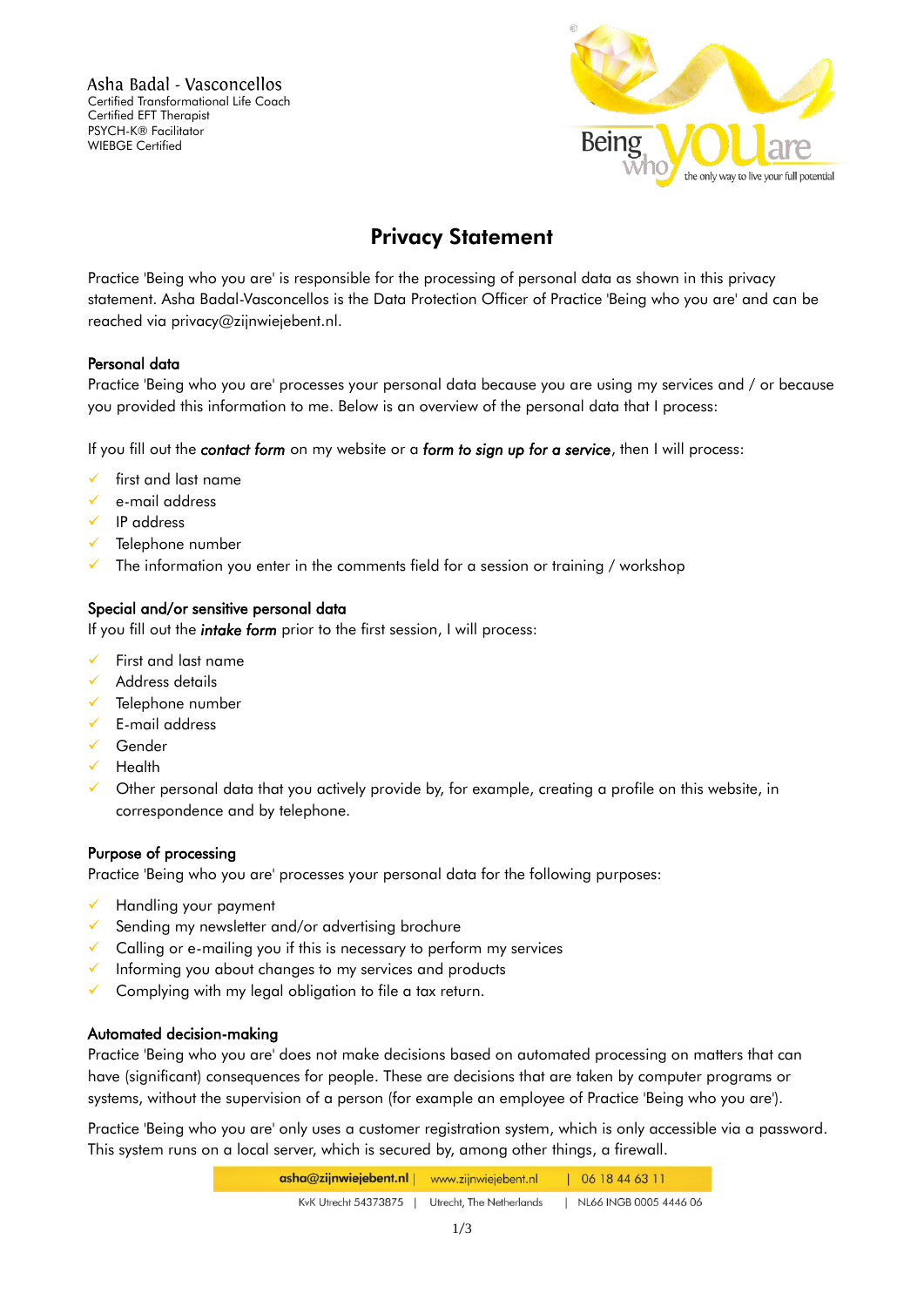## Retention period for personal data

Practice 'Being who you are' does not save your personal data for longer than strictly is necessary to realize the goals for which your data is collected. A storage period of 7 years applies to all data and information supplied by you. This in order to comply with the legal obligation. This data is deleted after a maximum of 7 years from the database of this system and from a (possible) backup.

## Sharing personal data with third parties

Practice 'Being who you are' does not sell your data to third parties and will only provide them if this is necessary for the execution of our agreement with you or to comply with a legal obligation. With companies that process your data commissioned by us, we conclude a processor agreement to ensure the same level of security and confidentiality of your data. Practice 'Being who you are' remains responsible for these processing.

These third parties are the accountant, the invoice processor and the SMS service.

- $\checkmark$  The accountant only receives name and invoice details (invoice date, number and amount)
- $\checkmark$  The invoice processor receives only first and last name and e-mail address.
- $\checkmark$  The SMS service receives only first and last name, appointment (date and time) and phone number.

## Cookies and/or comparable techniques

Practice 'Being who you are' only uses technical and functional cookies. And analytical cookies that do not infringe your privacy. A cookie is a small text file that is stored on your computer, tablet or smartphone during the first visit to this website. The cookies I use are necessary for the technical operation of the website and your ease of use. They ensure that the website works properly and remember, for example, your preferences.

We can also optimize our website with this. You can opt out of cookies by presetting your internet browser that it no longer stores cookies.

In addition, you can also delete all information previously saved via the settings of your browser.

## View, modify or delete data

You have the right to view, correct or delete your personal data. You also have the right to withdraw your consent to the data processing or to object to the processing of your personal data by Practice 'Being who you are' and you have the right to data portability. This means that you can submit a request to send the personal data that I have from you in a computer file to you or another organization desired by you. You can send a request for access, correction, deletion, data transfer of your personal data or request for cancellation of your consent or objection to the processing of your personal data to [privacy@zijnwiejebent.nl.](mailto:privacy@zijnwiejebent.nl)

To make sure that the request for access has been made by you, I ask you to send a copy of your proof of identity along with the request. Make your passport photo, MRZ (machine readable zone, the strip with numbers at the bottom of the passport), passport number and citizen service number (BSN) unreadable in this copy. This is to protect your privacy. I respond as quickly as possible, but within four weeks, at your request.

Practice 'Being who you are' also wants to point out that you have the opportunity to file a complaint with the national supervisory authority, the Dutch Data Protection Authority. This can be done via the following link: https://autoriteitpersoonsgegevens.nl/nl/contact-met-de-autoriteit-persoonsgegevens/tip-ons